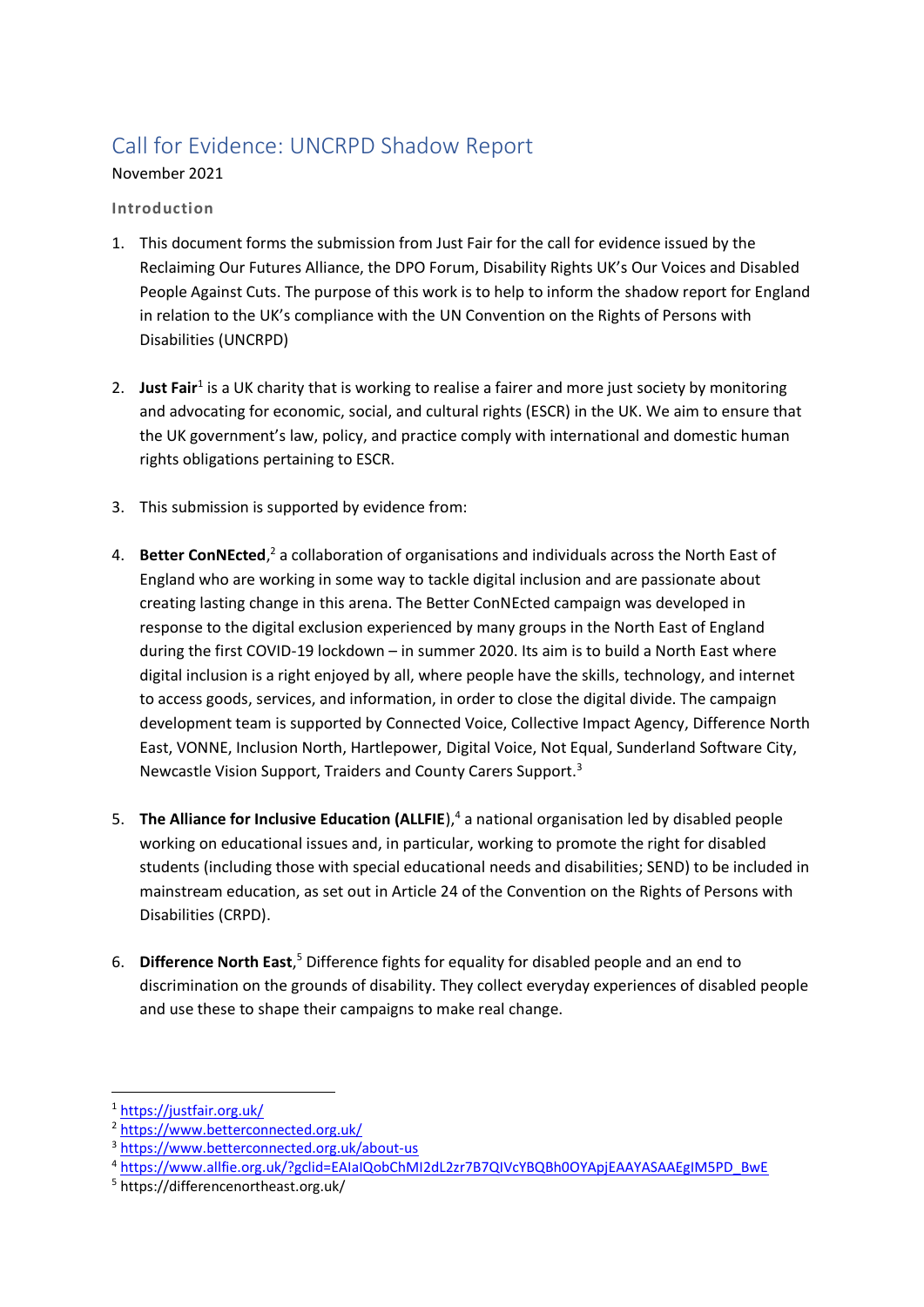**Our Evidence**

- 7. We are aware of tight word limits that the civil society shadow report must adhere to. For this reason, we have limited our evidence to four areas where we believe we can most usefully contribute evidence for the joint civil society report:
	- The full implementation of the Equality Act 2010, in particular, Section 1, the socioeconomic duty
	- The accelerated use of online services during the COVID-19 pandemic and the rights of disabled people
	- Plans that could undermine or indeed scrap the Human Rights Act 1998 (HRA)
	- the impact of the UK's exit from the European Union on the human rights and equalities enjoyed by disabled people in the UK.

**The full implementation of the Equality Act 2010, in particular, the socio-economic duty**

- 8. CRPD Concluding Observation 2017:
	- *17. The Committee recommends that the State party:*
		- *(a) Bring its anti-discrimination legislation into accordance with the Convention and speed up the process to bring into force all legislative provisions in the Equality Act 2010, including those concerning reasonable accommodation in the housing sector*
- 9. The Equality Act 2010, which applies to England, Wales, and Scotland, brought together 116 pieces of anti-discrimination legislation and requires equal treatment in private and public services, and access to employment, for the protected characteristics of age, disability, gender reassignment, marriage and civil partnership, pregnancy and maternity, race, religion or belief, sex, and sexual orientation.
- 10. Despite the above recommendation from CRPD, and similar recommendations in 2019 from CEDAW<sup>6</sup> and in 2016 from CESCR,<sup>7</sup> Section 1 of the Act, known as the socio-economic duty, is not yet implemented in England, and Northern Ireland still lacks a single equality act.

<sup>6</sup> Committee on the Elimination of Discrimination Against Women, Concluding observations on the eighth periodic report of the United Kingdom of Great Britain and Northern Ireland, 18 February–8 March 2019, *"16. The Committee recommends that the State party:*

*<sup>(</sup>a) Revise its legislation in Northern Ireland to ensure that it affords protection to women there on an equal basis with women in other administrations of the State party;*

*<sup>(</sup>b) Ensure the uniform and effective application of the public sector equality duty, so that all public bodies across its jurisdiction systematically undertake gender equality impact assessments;*

*<sup>(</sup>c) Review and amend the public sector equality duty in order to address situations of intersecting forms of discrimination, such as discrimination faced by "Black, Asian and Minority Ethnic" women, older women, women with disabilities, asylum-seeking and refugee women, lesbian, bisexual and transgender women and intersex persons;*

*<sup>(</sup>d) Bring into force the provisions of the Equality Act relating to the public sector duty regarding socioeconomic inequalities (sections 1 to 3 of the Act) and "combined discrimination" (section 14 of the Act)."*

<sup>7</sup>Committee on Economic, Social and Cultural Rights, Concluding observations on the sixth periodic report of the United Kingdom of Great Britain and Northern Ireland, 14 July 2016,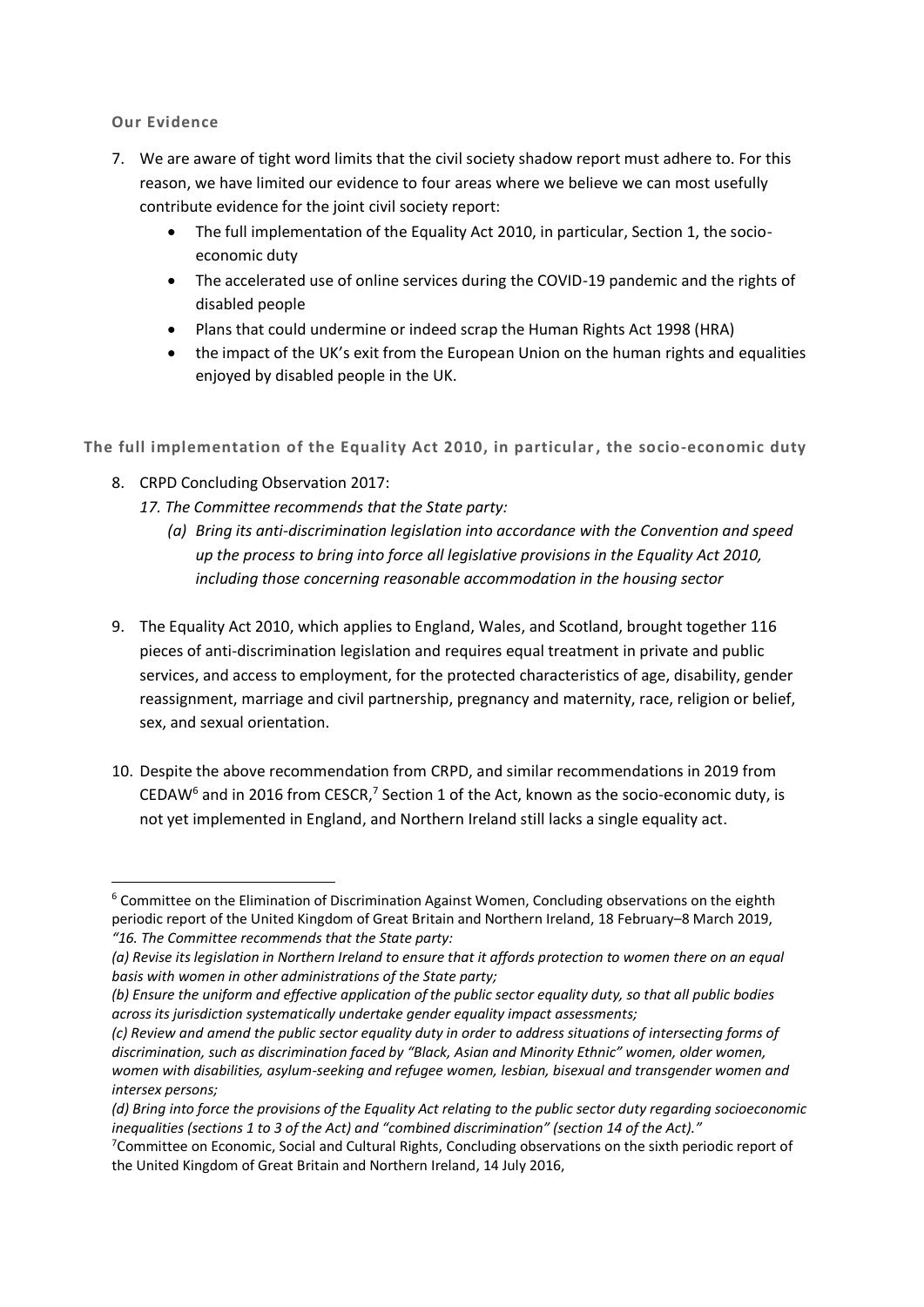- 11. If implemented, the duty would require public bodies, "'*when making decisions of a strategic nature about how to exercise its functions' to 'have due regard to the desirability of exercising them in a way that is designed to reduce the inequalities of outcome which result from socioeconomic disadvantage*."
- 12. The implementation of this duty has particular relevance for the right of disabled people in the UK to an adequate standard of living and social protection.<sup>8</sup> Nearly half of all individuals who are in poverty live in a household with at least one person who is disabled<sup>9</sup> and high levels of poverty amongst disabled people<sup>10</sup> means that they will find it harder to support themselves through a financial emergency.<sup>11</sup> The high levels of disabled people living in poverty are due to a combination of factors including the extra cost of having a disability, $12$  as well as unequal access to work, <sup>13</sup> and inadequate welfare support. Disabled people are also, at every level of qualification, more likely than non-disabled people to receive lower pay.<sup>14</sup> A duty on public authorities to consider socio-economic disadvantage has clear implications for the better realisation of the rights of disabled people in the UK through the consideration of the particular factors that occur for this protected characteristic.

*<sup>&</sup>quot;23. The Committee recommends that the State party bring into force the relevant provisions of the Equality Act that refer to the public authorities' duty with respect to socio economic disadvantage, as well as with respect to the prohibition of intersectional discrimination, in order to enhance and guarantee full and effective protection against discrimination in the enjoyment of economic, social and cultural rights. The Committee recalls its previous recommendation (see E/C.12/GBR/CO/5, para. 16) and urges the State party to provide the same access to an independent equality body and a similar level of protection to rights holders with regard to all grounds of discrimination for all individuals in all jurisdictions of the State party, including Northern Ireland. In this respect, the Committee draws the attention of the State party to its general comment No. 20 (2009) on non-discrimination in economic, social and cultural rights."*

<sup>8</sup> Article 28, UNCRPD

<sup>&</sup>lt;sup>9</sup> JRF (2020) UK Poverty 2019/2020 <u>https://www.jrf.org.uk/report/uk-poverty-2019-20</u>

 $10$  The issue of the disproportionate number of disabled people living in poverty in the UK was raised by the CESCR in 2016 in its Concluding Observations,

*<sup>&</sup>quot;48. The Committee recommends that the State party take steps to introduce measures to guarantee targeted support to all those living in poverty or at risk of poverty, in particular persons with disabilities, persons belonging to ethnic, religious or other minorities, single-parent families and families with children, and adopt an anti-poverty strategy in Northern Ireland . The Committee also urge s the State party to develop a comprehensive child poverty strategy and reinstate the targets and reporting duties on child poverty. In that regard, the Committee draws the attention of the State party to its statement on poverty and the International Covenant on Economic, Social and Cultural Rights, adopted on 4 May 2001 (E/C.12/2001/10)."*

<sup>&</sup>lt;sup>11</sup> Scottish Independent Living Coalition (SILC) of Disabled People's Organisations (2020) Call for immediate action: Disabled people's human rights to life and health under threat

[http://gda.scot//content/publications/SILC-Statement-on-NHS-and-rights-of-Disabled-People\\_17.04.20.pdf](http://gda.scot/content/publications/SILC-Statement-on-NHS-and-rights-of-Disabled-People_17.04.20.pdf) <sup>12</sup> Scope (2019) Disability Price Ta[g https://www.scope.org.uk/campaigns/extra-costs/disability-price-tag/](https://www.scope.org.uk/campaigns/extra-costs/disability-price-tag/)

 $13$  House of Commons Library Briefing (2020) People with disabilities in employment <https://commonslibrary.parliament.uk/research-briefings/cbp-7540/>

In addition, in 2016 CESCR highlighted this issue in their Concluding Observations to the UK, stating, "*30. Recalling its previous recommendations (see E/C.12/GBR/CO/5, para s. 20 and 21), the Committee recommends that the State party review its employment policies to address the root causes of unemployment and include in its action plan time-bound goals with a specific focus on groups disproportionately affected by unemployment, such as young people, persons with disabilities and persons belonging to ethnic, religious or other minorities."*

<sup>&</sup>lt;sup>14</sup> Institute of Health Equity (2020) Health Equity in the UK: Marmot Review 10 years on <https://www.health.org.uk/publications/reports/the-marmot-review-10-years-on>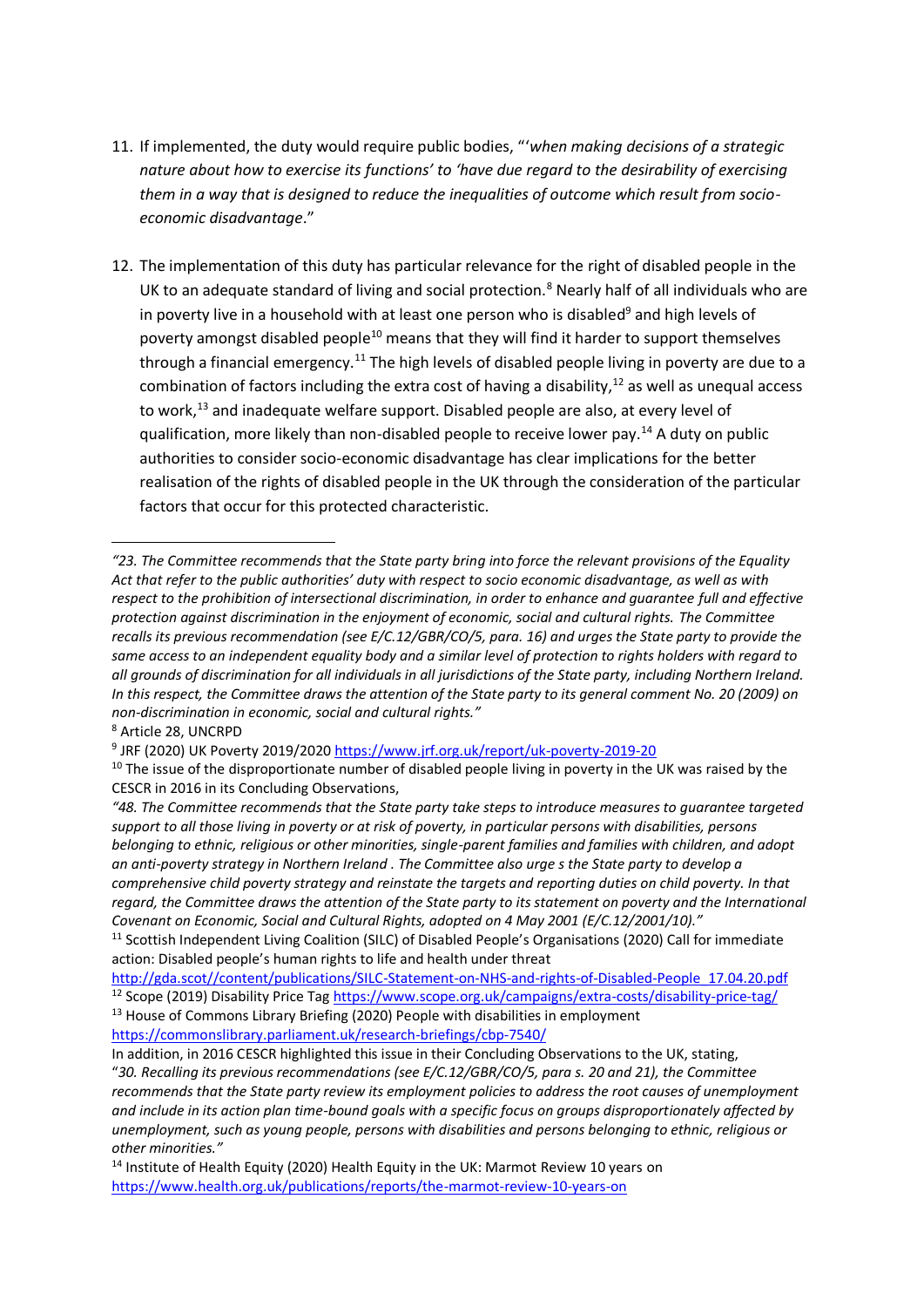- 13. Indeed, research undertaken by the Equality and Human Rights Commission into the implementation of the socio-economic duty in Scotland and Wales highlights that public bodies in Wales identified, *"lack of employment opportunities, housing and health inequality among disabled people,"<sup>15</sup>* as a key priority area to be addressed under the duty.
- *14. The Committee may wish to recommend that the UK government enacts the Equality Act 2010 to its full extent without delay, in particular the socio-economic duty, as recommended by other UN Committees and ensure the introduction of a single equality bill for Northern Ireland.*

**The accelerated use of online services during the COVID-19 pandemic and the rights of disabled people**

- 15. Disabled people in the UK have been disproportionately impacted by the "digital divide", which has been exacerbated by the COVID-19 pandemic. Due to the digital divide, disabled people across the UK have been experiencing a number of violations of their rights, including their right to protection from non-discrimination. 16
- 16. Disabled people make up a large proportion of adult non internet users meaning they will be disproportionately face difficulties in accessing information, following online schooling, working from home, and purchasing groceries online.<sup>17</sup> All of this has implications for the realisation of rights within UNCRPD.<sup>18</sup> According to a recent survey by the Glasgow Disability Alliance, only 37% of their members have home broadband, and for those who do have it they may lack the skills or confidence to use the internet.<sup>19</sup> The EHRC reports that a "wide gap in internet usage between disabled and non-disabled people has persisted".<sup>20</sup> In addition, it should be noted that while digital exclusion is a national issue, it has a regional face. For example, Better ConNEcted

<sup>&</sup>lt;sup>15</sup> Equality and Human Rights Commission, 'Evaluating the socio-economic duty in England and Wales', March 2021, p.43

<sup>&</sup>lt;sup>16</sup> The UK has voluntarily agreed to the legal obligation to prohibit or condemn direct and indirect forms of discrimination. These obligations are in the following international human rights agreements: the Convention on the Elimination of All Forms of Discrimination against Women (Article 1), the International Covenant on Economic, Social and Cultural Rights (Article 2(2)), the Convention on the Rights of Persons with Disabilities (Article 2) and the International Covenant on Civil and Political Rights (Article 4(1)).The principle of nondiscrimination is also in regional human rights law such as the European Convention on Human Rights (Article 14), and domestic human rights law such as the Equality Act 2010

<sup>17</sup> ONS (2019) Internet users, UK: 2019

<https://www.ons.gov.uk/businessindustryandtrade/itandinternetindustry/bulletins/internetusers/2019>

 $18$  Including Article 9 – Accessibility, Article 19 - Living independently and being included in the community, Article 21 - Freedom of expression and opinion, and access to information, Article 23 - Respect for home and the family, Article 24 – Education, Article 25 – Health, Article 27 - Work and employment, Article 28 - Adequate standard of living and social protection, Article 29 - Participation in political and public life, and Article 30 - Participation in cultural life, recreation, leisure and sport

<sup>&</sup>lt;sup>19</sup> Glasgow Disability Alliance, 'COVID-19 supercharges existing inequalities faced by Glasgow's 150,000 disabled people' (28 April 2020) [http://gda.scot/our-community/news/2020/4/28/covid-19-supercharges](http://gda.scot/our-community/news/2020/4/28/covid-19-supercharges-existing-inequalities-faced-by-glasgows-150-000-disabled-people)[existing-inequalities-faced-by-glasgows-150-000-disabled-people](http://gda.scot/our-community/news/2020/4/28/covid-19-supercharges-existing-inequalities-faced-by-glasgows-150-000-disabled-people)

<sup>&</sup>lt;sup>20</sup> EHRC, 'Being disabled in Britain: A journey less equal' (3 April 2017) <https://www.equalityhumanrights.com/sites/default/files/being-disabled-in-britain.pdf>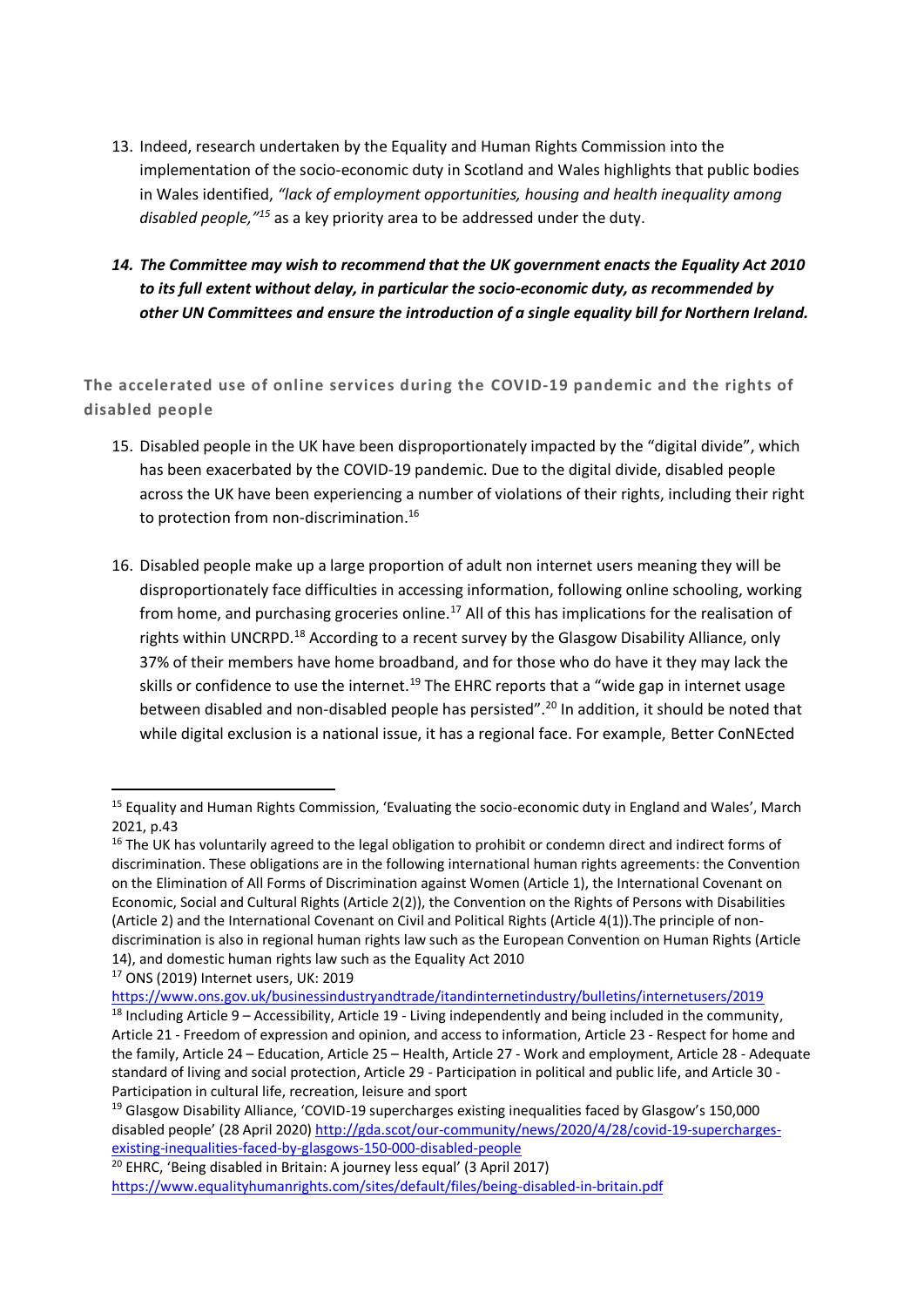note that the North East of England has the highest proportion of internet non-users in the country, standing at 12.1% for the region in 2018.<sup>21</sup>

- 17. The move to online learning during the COVID-19 pandemic is another issue that has disproportionate impacts for disabled people. Research by ALLFIE shows that some disabled students, because of their impairments and health conditions, may not be able to participate in learning without accessing therapeutic interventions, the use of learning mentors, specialist teaching, and communication facilitation. In addition, schools represent a site of more than just education for some disabled children and young people. For instance, without physiotherapy and occupational therapy, which can be delivered in the school setting, for many disabled students their physical health deteriorates.<sup>22</sup> ALLFIE reports that as a result of the Children and Families Act's S(42) easement, many disabled students are without education support. Whilst the COVID-19 guidance suggested therapy sessions ought to be provided via Zoom and other virtual platforms, ALLFIE has found that local authorities had made no effort to secure online or other SEND provision for disabled students with education, health and care plans (EHCPs) once the Secretary of State for Education gave notification at the beginning of May.<sup>23</sup>
- 18. There is however evidence that some aspects of an accelerated move to an online sphere have helped to realise the rights of disabled people in the UK. These gains must be learned from and built upon.
- 19. Difference North East found that the COVID-19 pandemic has brought benefits for some disabled people. Greater use of technology has helped to connect and support some people who would normally have found it difficult to engage in particular activities.<sup>24</sup> Some disabled people have benefitted from a new level of community support, with many examples of help provided by local people. Some voluntary, community and social enterprise (VCSE) organisations have found great value in providing online support. They have been able to reach some service users who would not normally have been reached through traditional methods. VCSE organisations have shown great agility and innovation in responding to their service users' needs during a hugely difficult time.<sup>25</sup>
- 20. Difference North East also found that in many cases, disabled workers are benefitting from the increased flexibility offered by working from home arrangements. This helps some disabled people to balance work, health, and caring needs. Disabled people often live with conditions

<sup>&</sup>lt;sup>21</sup> 'Local Authority Briefing on Digital Inclusion', Better ConNEcted, [https://4a76708f-a1a4-410f-b467-](https://4a76708f-a1a4-410f-b467-4623329c3481.filesusr.com/ugd/a73b2d_6a663a8699d24e0898e890798c1275a2.pdf) [4623329c3481.filesusr.com/ugd/a73b2d\\_6a663a8699d24e0898e890798c1275a2.pdf](https://4a76708f-a1a4-410f-b467-4623329c3481.filesusr.com/ugd/a73b2d_6a663a8699d24e0898e890798c1275a2.pdf)

 $22$  Just Fair, 'Just Fair's Evidence to the House of Lords COVID-19 Committee inquiry 'Living online: the long-term impact on wellbeing' (2020) [https://justfair.org.uk/wp-content/uploads/2021/01/House-of-](https://justfair.org.uk/wp-content/uploads/2021/01/House-of-Lords-COVID-19-Committee-Submission-on-Digital-Technology-and-Wellbeing-Submitted-by-Just-Fair-091220.pdf)[Lords-COVID-19-Committee-Submission-on-Digital-Technology-and-Wellbeing-Submitted-by-Just-Fair-](https://justfair.org.uk/wp-content/uploads/2021/01/House-of-Lords-COVID-19-Committee-Submission-on-Digital-Technology-and-Wellbeing-Submitted-by-Just-Fair-091220.pdf)[091220.pdf](https://justfair.org.uk/wp-content/uploads/2021/01/House-of-Lords-COVID-19-Committee-Submission-on-Digital-Technology-and-Wellbeing-Submitted-by-Just-Fair-091220.pdf) and ALLFIE, 'Submission to the Women and Equalities Committee Inquiry: Unequal impact? Coronavirus, disability and access to services'(2020) Submission to the Women and Equalities [Committee Inquiry: Unequal impact? Coronavirus, disability and access to services -](https://www.allfie.org.uk/news/briefings/submission-to-the-women-and-equalities-committee-unequal-impact-coronavirus-disability-and-access-to-services/#Introduction) Allfie <sup>23</sup> *Ibid.* 

<sup>&</sup>lt;sup>24</sup> Helping to realise rights contained within UNCRPD including Article 29 - Participation in political and public life, and Article 30 - Participation in cultural life, recreation, leisure and sport <sup>25</sup>'Manifesto for a Better Normal', Difference North East, [https://differencenortheast.org.uk/wp](https://differencenortheast.org.uk/wp-content/uploads/2020/09/Manifesto-Full-Report.pdf)[content/uploads/2020/09/Manifesto-Full-Report.pdf](https://differencenortheast.org.uk/wp-content/uploads/2020/09/Manifesto-Full-Report.pdf)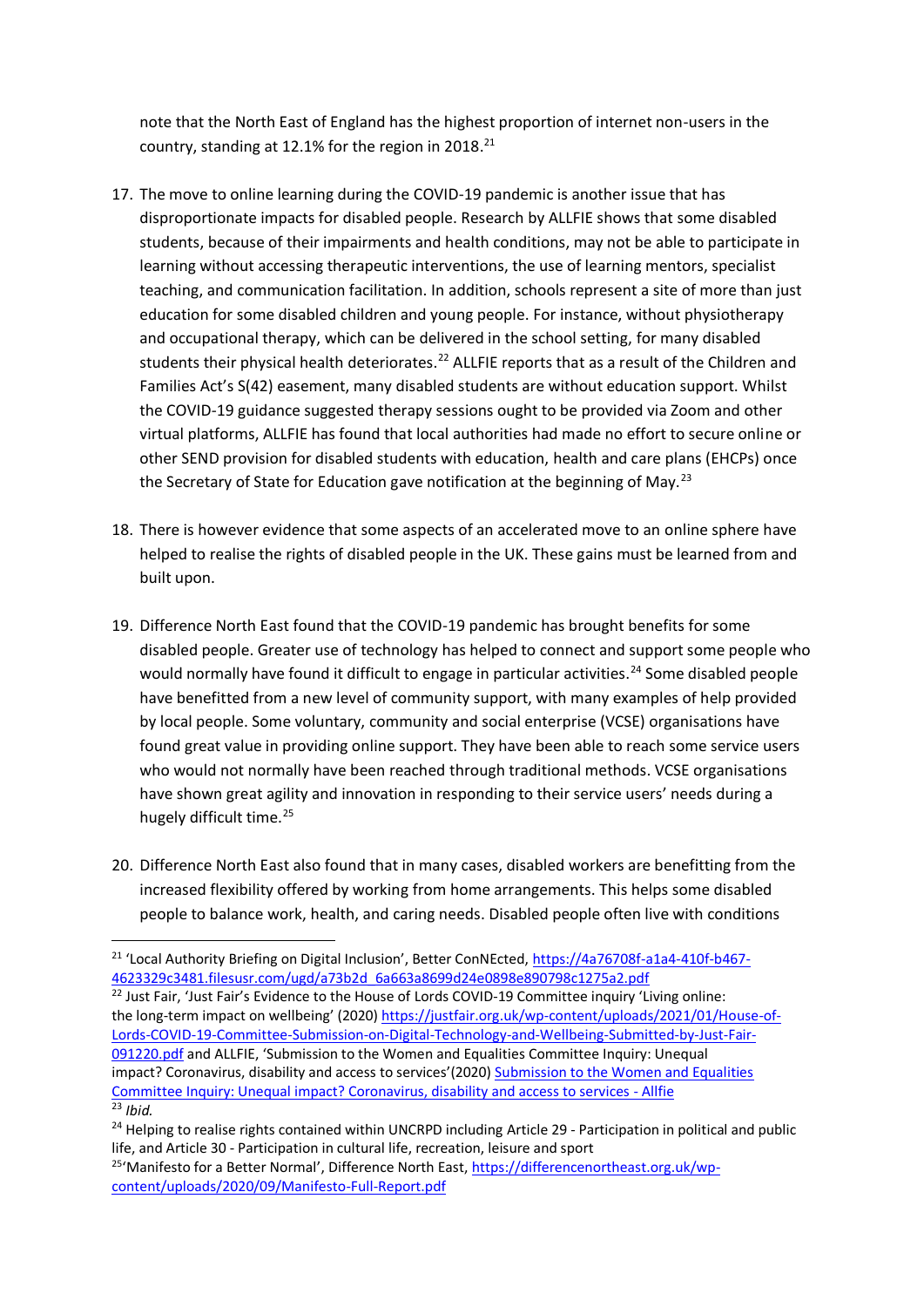which cause fatigue, pain, and discomfort. Being able to work flexibly at times when the individual feels more able to work is of great benefit to some disabled workers. Working from home has allowed some disabled workers to manage self-care more easily, in the privacy of their own homes. Difference North East finds that increased homeworking and flexible working arrangements have been a positive benefit to some disabled workers.<sup>26</sup> This clearly shows that in some ways a digital world offers better realisation of UNCRPD Article 27 (Work and Employment) for some disabled people.

- 21. Disabled people are not a homogenous group. The COVID-19 pandemic, and the accelerated move to the online delivery of services has had both benefits and detriments in relation to the realisation of the rights of disabled people. There needs to be support from the UK Government to get those who want to access services digitally online, however there are some services which cannot be replicated online, and the UK Government must ensure that appropriate mitigations are put in place to ensure no diminution of rights of disabled people in a world that moves increasingly online. Positive outcomes must be built upon and at all times the voices of disabled people must be key to new policies and laws.
- *22. The Committee may wish to recommend that the UK Government reflect carefully on the implications of the accelerated use of online services during the COVID-19 pandemic for the rights of disabled people and ensure that good work is built upon, errors corrected and that at all stages disabled people are involved in decision-making that impacts their lives.*

## **Maintaining the current realisation of human rights and equality protections**

- 23. Article 4(2) of the UNCRPD makes it clear that the concept of progressive realisation is an obligation on the UK Government in relation to the Economic, Social and Cultural rights contained therein.<sup>27</sup>
- 24. While we call for progress in terms of the better realisation of rights, we must also express our deep concern about maintaining the current standard of human rights and equality protections in the United Kingdom. We believe that two separate and overarching issues present a clear threat to the current enjoyment of rights under UNCRPD, namely:
	- Plans that could undermine or indeed scrap the Human Rights Act 1998 (HRA)
	- the impact of the UK's exit from the European Union on the human rights and equalities enjoyed by disabled people in the UK.

<sup>26</sup> *Ibid.* 

<sup>27</sup> Article 4(2) UNCRPD: *"With regard to economic, social and cultural rights, each State Party undertakes to take measures to the maximum of its available resources and, where needed, within the framework of international cooperation, with a view to achieving progressively the full realization of these rights, without prejudice to those obligations contained in the present Convention that are immediately applicable according to international law."*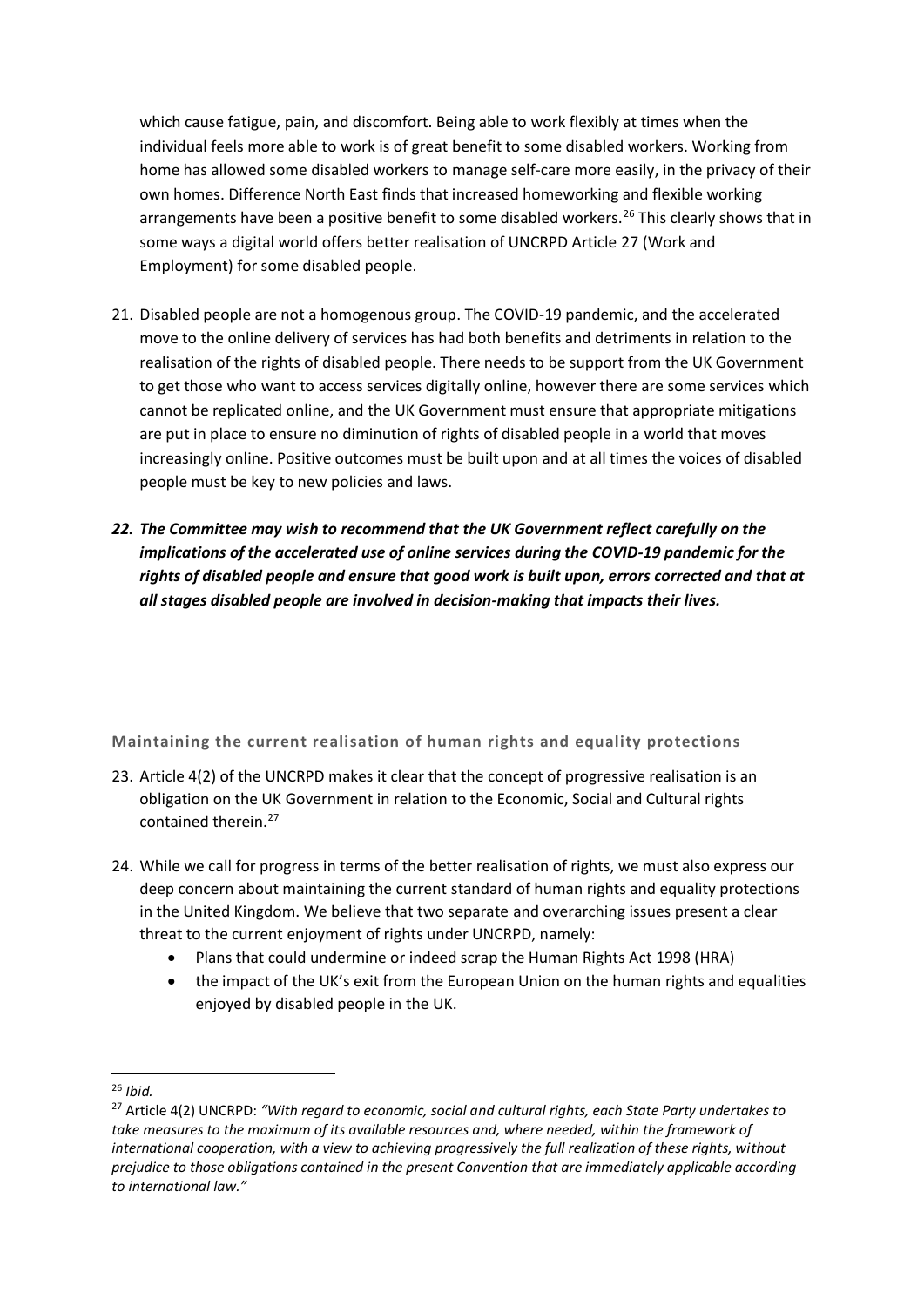### **The Human Rights Act 1998**

- 25. The UK Government is currently undertaking a review of the Human Rights Act,<sup>28</sup> which will examine the following:
	- *the relationship between domestic courts and the European Court of Human Rights (ECtHR)*
	- *the impact of the HRA on the relationship between the judiciary, the executive, and the legislature*
- 26. While the terms of reference for the current review are limited, we remain concerned about intentions of the UK Government to roll back rights. The current UK Government was elected with the following commitment in their manifesto:
- *27. "We will update the Human Rights Act and administrative law to ensure that there is a proper balance between the rights of individuals, our vital national security and effective government." Conservative Party Manifesto 2019.*
- 28. The Human Rights Act gave further effect to many of the rights from the European Convention of Human Rights (ECHR) in domestic legislation across the UK and allowed access to UK courts for violations of Convention rights. In February 2021 Just Fair made a [written submission](https://justfair.org.uk/wp-content/uploads/2021/02/JCHRHRAEvidence.pdf) to the Joint Committee on Human Right's Inquiry into the Independent Review of the Human Rights Act. The submission made it clear that the HRA is an important pillar of the UK constitution providing a framework for individuals beyond the limited rights available under the common law system and uncodified constitution.
- 29. In the absence of the domestic implementation of the UNCRPD, the HRA has acted as an important safeguard for the rights of disabled people in the UK, particularly in relation to Article 6 (fair trial),<sup>29</sup> Article 8 (private and family life),<sup>30</sup> and Article 14 (freedom from discrimination).<sup>31</sup>
- 30. Concern over the future of the HRA has been communicated by a number of UN human rights monitoring mechanisms in recent years including:
	- *"Ensure that any legislation passed in lieu of the Human Rights Act 1998 — were such legislation to be passed — is aimed at strengthening the status of international human rights, including the provisions of the Covenant, in the domestic legal order, and provide effective protection of those rights across all jurisdictions." Human Rights Committee, August 2015<sup>32</sup>*
	- *"The Committee recommends that the State party undertake a broad public consultation on its plan to repeal the Human Rights Act 1998 as well as on the proposal for a new bill of rights. It also recommends that the State party take all necessary measures to ensure that any new legislation in this regard is aimed at enhancing the status of human rights,*  including economic, social and cultural rights, in the domestic legal order and that it

<sup>&</sup>lt;sup>28</sup> Human Rights Act 1998, available here[: https://www.legislation.gov.uk/ukpga/1998/42/contents](https://www.legislation.gov.uk/ukpga/1998/42/contents)

<sup>29</sup> E.g., [Re H \(A Child\) \[2015\] EWCA Civ 1284](https://www.familylawweek.co.uk/site.aspx?i=ed152873)

<sup>&</sup>lt;sup>30</sup> E.g.[, R v North and East Devon Health Authority ex p Coughlan \[1999\]](http://www.bailii.org/ew/cases/EWCA/Civ/1999/1871.html)

<sup>&</sup>lt;sup>31</sup> E.g.[, RF v Secretary of State for Department of Work and Pensions \(2017\)](http://www.bailii.org/ew/cases/EWHC/Admin/2017/3375.html)

<sup>&</sup>lt;sup>32</sup> Human Rights Committee, 'Concluding observations on the seventh periodic report of the United Kingdom [of Great Britain and Northern Ireland](Human%20Rights%20Committee)', 17 August 2015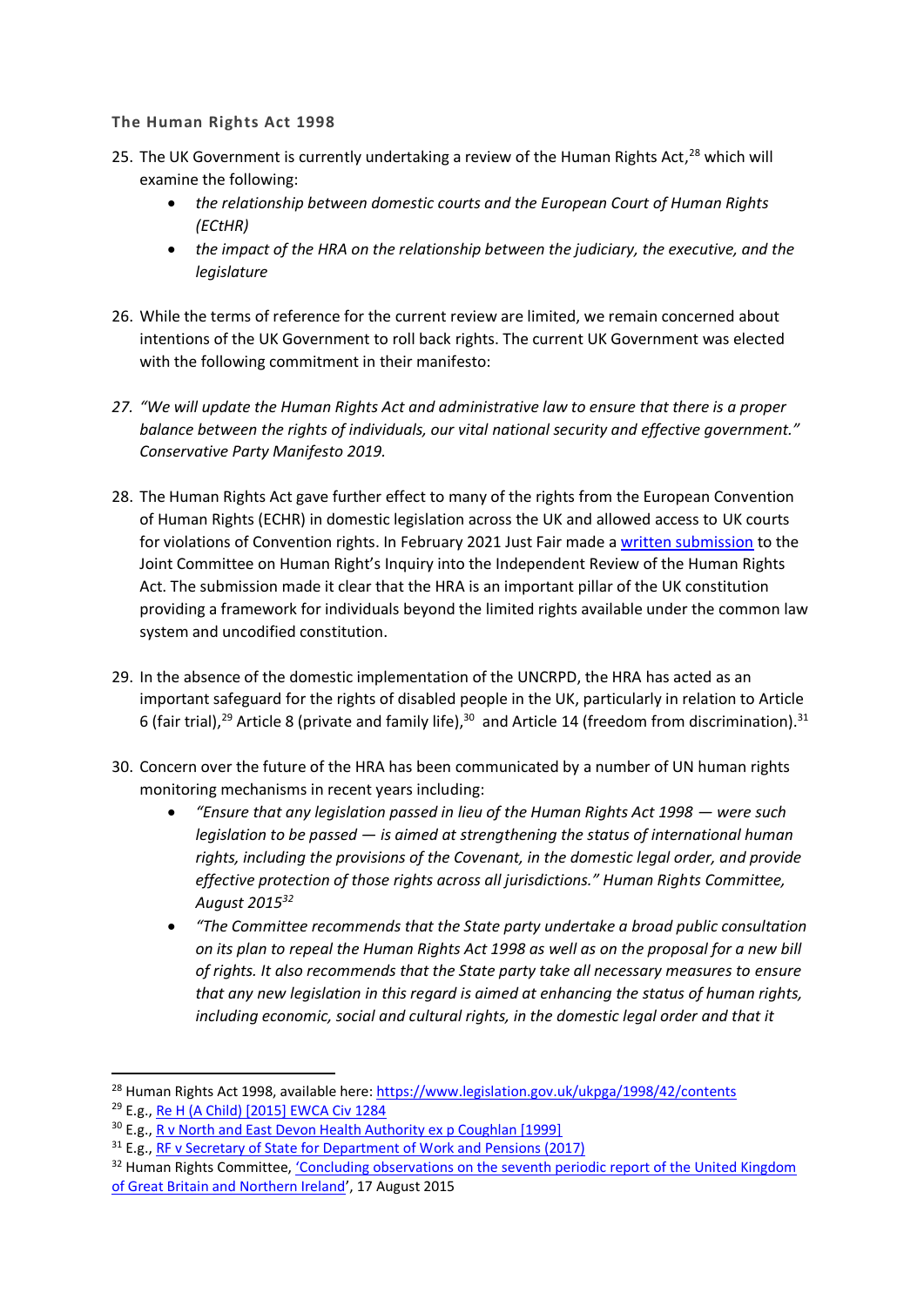*provide effective protection of those rights across all jurisdictions of the State party." Committee on Economic, Social and Cultural Rights, July 2016<sup>33</sup>*

- *"The Committee is concerned that the proposal to replace the Human Rights Act of 1998 with a new British Bill of Rights may lead to decreased levels of human rights protection in the State party, which would negatively affect the situation of individuals protected under article 1 of the Convention…The Committee recommends that the State party undertake meaningful and broad public consultation on its proposal to revise its human rights legislation and ensure that any changes to the current human rights framework strengthens the protection of human rights, and in particular the rights of individuals protected under article 1 of the Convention." Committee on the Elimination of Racial Discrimination, August 2016<sup>34</sup>*
- *"Make sure that, in case the proposals for a British Bill of Rights are realized, the current level of human rights protection provided by the Human Rights Act of 1998 is maintained and improved." Ukraine, Universal Periodic Review, May 2017<sup>35</sup>*

## *Recommendation*

*31. The Committee may wish to recommend that any work done to alter the HRA, must build upon and enhance the protections therein (including by bringing into force a freestanding right to freedom from discrimination). Nothing should be done to in any way undermine the HRA, its operation, or the rights contained within it.* 

**The impact of the UK's exit from the European Union on the human rights and equalities enjoyed by disabled people in the UK.**

- 32. On 31 January 2020 the United Kingdom exited the European Union. The EU is of course a signatory to the UNCRPD in its own right<sup>36</sup> and has declared that, in all its law-making and policy development, it will give effect to the rights in UNCRPD.<sup>37</sup>
- 33. Disabled people living in the UK have expressed concerns as far back as 2017 that the UK exit from the EU will impact on their human rights and equality standards.<sup>38</sup> Indeed in 2017 UNCRPD made the following Concluding Recommendation in relation to the UK,

*"7(f) Prevent any negative consequences for persons with disabilities resulting from the decision to trigger article 50 of the Treaty on European Union, in close consultation with organizations of persons with disabilities."*

<sup>&</sup>lt;sup>33</sup> Committee on Economic, Social and Cultural Rights, 'Concluding observations on the sixth periodic report of [the United Kingdom of Great Britain and Northern Ireland'](Committee%20on%20Economic,%20Social%20and%20Cultural%20Rights), 14 July 2016

<sup>&</sup>lt;sup>34</sup> Committee on the Elimination of Racial Discrimination, ['Concluding observations on the combined twenty](https://tbinternet.ohchr.org/_layouts/15/treatybodyexternal/Download.aspx?symbolno=CERD%2fC%2fGBR%2fCO%2f21-23&Lang=en)first to twenty-third periodic [reports of the United Kingdom of Great Britain and Northern Ireland'](https://tbinternet.ohchr.org/_layouts/15/treatybodyexternal/Download.aspx?symbolno=CERD%2fC%2fGBR%2fCO%2f21-23&Lang=en), 3 October 2016

<sup>&</sup>lt;sup>35</sup> [Report of the Working Group on the Universal Periodic Review,](https://documents-dds-ny.un.org/doc/UNDOC/GEN/G17/192/15/PDF/G1719215.pdf?OpenElement) United Kingdom of Great Britain and Northern Ireland, 14 July 2017

<sup>36</sup> [https://treaties.un.org/Pages/ViewDetails.aspx?src=TREATY&mtdsg\\_no=IV-15&chapter=4&clang=\\_en](https://treaties.un.org/Pages/ViewDetails.aspx?src=TREATY&mtdsg_no=IV-15&chapter=4&clang=_en) 37 [https://treaties.un.org/Pages/ViewDetails.aspx?src=TREATY&mtdsg\\_no=IV-](https://treaties.un.org/Pages/ViewDetails.aspx?src=TREATY&mtdsg_no=IV-15&chapter=4&clang=_en#EndDec)

[<sup>15&</sup>amp;chapter=4&clang=\\_en#EndDec](https://treaties.un.org/Pages/ViewDetails.aspx?src=TREATY&mtdsg_no=IV-15&chapter=4&clang=_en#EndDec)

<sup>&</sup>lt;sup>38</sup> 'Exiting the EU - [Concerns for Disabled People in Northern Ireland'](https://www.disabilityaction.org/Handlers/Download.ashx?IDMF=3cc41f78-c96a-411a-ae20-2bb0034d864a) Disability Action, March 2017 and 'Brexit [Manifesto](https://www.disabilityrightsuk.org/brexit-manifesto)', Disability Rights, June 2017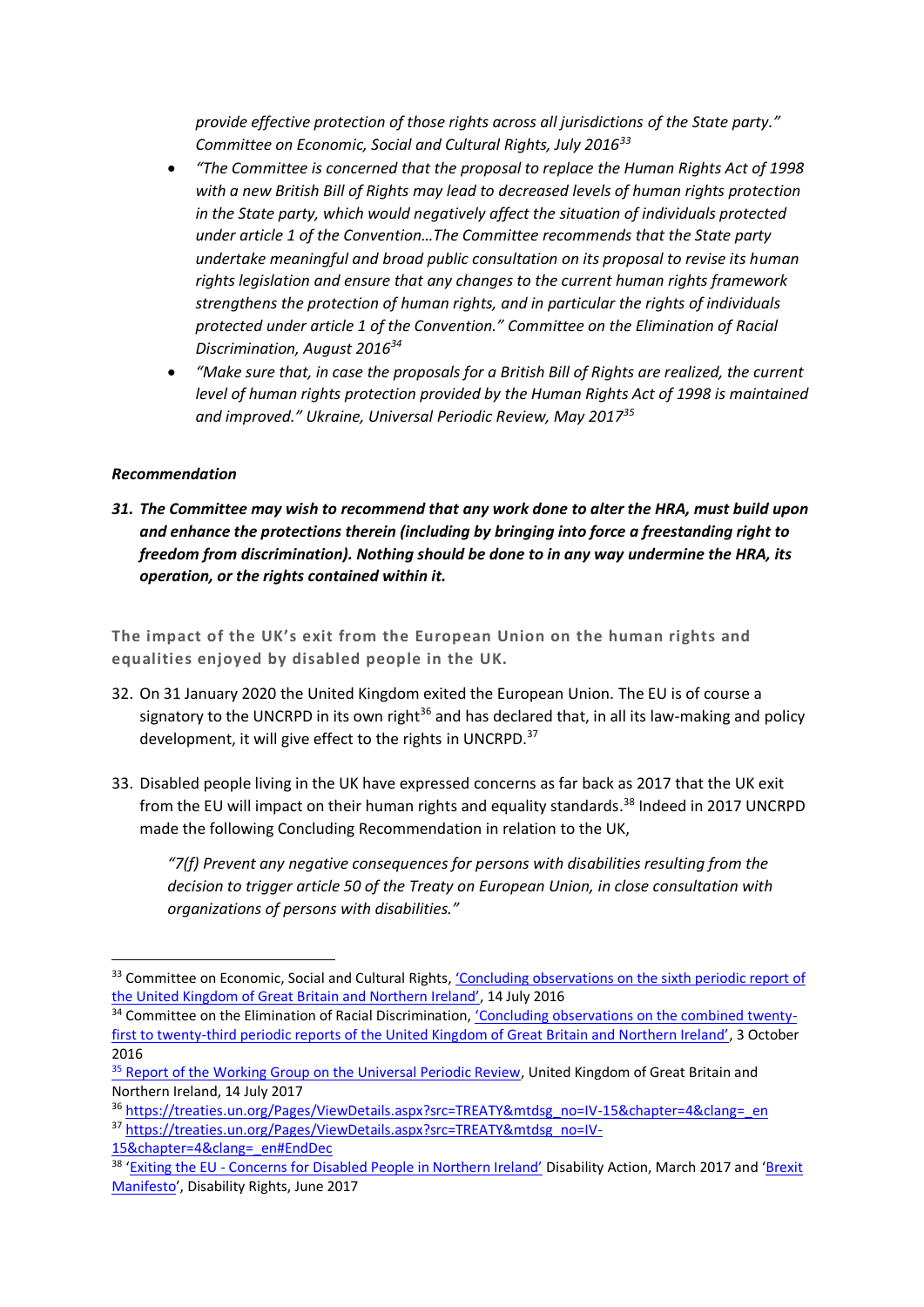- 34. In relation to protections under EU law, there have unfortunately already been negative consequences, including regressions and the loss of opportunity to keep pace with emerging EU law developments. The **Court of Justice of the European Union (CJEU)** has been instrumental in driving forward domestic legislation in the UK to a more substantive application of equality and human rights for disabled people.<sup>39</sup> As Just Fair noted in January 2021 in *joint work* with Equally Ours, the EU (Withdrawal) Act 2018 did include an amendment that UK courts and tribunals could 'have regard to' its case law, but that it will no longer be on a statutory footing. CJEU rulings/case law can now also be challenged in the UK courts, and these can help unpick the existing laws on these rights and standards if the challenge is found favourable.
- 35. Indeed, the loss of statutory footing of caselaw from the CJEU and the loss of the **Charter of Fundamental Rights of the European Union** (the Charter) were drawn as red lines by the UK in its White Paper on the Repeal Bill in March 2017.<sup>40</sup>
- 36. The Charter brings together the fundamental rights of everyone living in the EU, including the rights protected by the ECHR, $^{41}$  the constitutional traditions of the Member States, and the rights contained in other international conventions to which the EU or its Member States are parties. Unlike the Human Rights Act, the Charter contains a free-standing right to prohibition of discrimination. <sup>42</sup> The Charter reflects the indivisibility of civil, political, economic, and social rights. Title V (Solidarity) for example provides protections for a number of ESC rights including collective bargaining and action,  $43$  fair and just working conditions,  $44$  prohibition of child labour and protection of young people at work, $45$  social security and social assistance, $46$  and healthcare.<sup>47</sup> Article 26 of the Charter, entitled, 'Integration of persons with disabilities', states, *"The Union recognises and respects the right of persons with disabilities to benefit from measures designed to ensure their independence, social and occupational integration and*  participation in the life of the community.<sup>"48</sup> This clarifies that the rights of disabled people are a core priority in the realisation of the Charter.
- 37. As noted by Disability Action, many examples of the protections disabled people currently enjoy in the UK are thanks in no small part to legislation and policies introduced by the EU, including actions by the CJEU and the scope of the Charter, as noted above, but also through **landmark directives** including the Framework Directive for Equal Treatment in Employment and

<sup>&</sup>lt;sup>39</sup> Such as making indirect discrimination unlawful, recognising associative discrimination, and protecting access to disability benefits. For more information see for example 'Exiting the EU - Concerns for Disabled [People in Northern Ireland'](https://www.disabilityaction.org/Handlers/Download.ashx?IDMF=3cc41f78-c96a-411a-ae20-2bb0034d864a) Disability Action, March 2017 and 'Rights at Risk: Brex[it, Human Rights and](http://www.humanrightsconsortium.org/wp-content/uploads/2018/01/RIGHTS-AT-RISK-Final.pdf)  [Northern Ireland](http://www.humanrightsconsortium.org/wp-content/uploads/2018/01/RIGHTS-AT-RISK-Final.pdf)', Human Rights Consortium, January 2018

<sup>&</sup>lt;sup>40</sup> Department for Exiting the European Union, 'The Repeal Bill: White Paper', Cm 9446 (March 2017), <https://bit.ly/3d6mETP> particularly para 2.3 on the ECJ and 2.23 on the Charter

<sup>&</sup>lt;sup>41</sup> Article 52(3) of the Charter clarifies that the ECHR is a floor not a ceiling, so rights protections may be more extensive under the Charter than in the ECHR, but must not fall below it

<sup>42</sup> Article 21

<sup>43</sup> Article 28

<sup>44</sup> Article 31

<sup>45</sup> Article 32

<sup>46</sup> Article 34 <sup>47</sup> Article 35

<sup>48</sup> [Article 26 of the Charter of Fundamental Rights of the European Union](https://eur-lex.europa.eu/legal-content/EN/TXT/?uri=CELEX:12012P/TXT)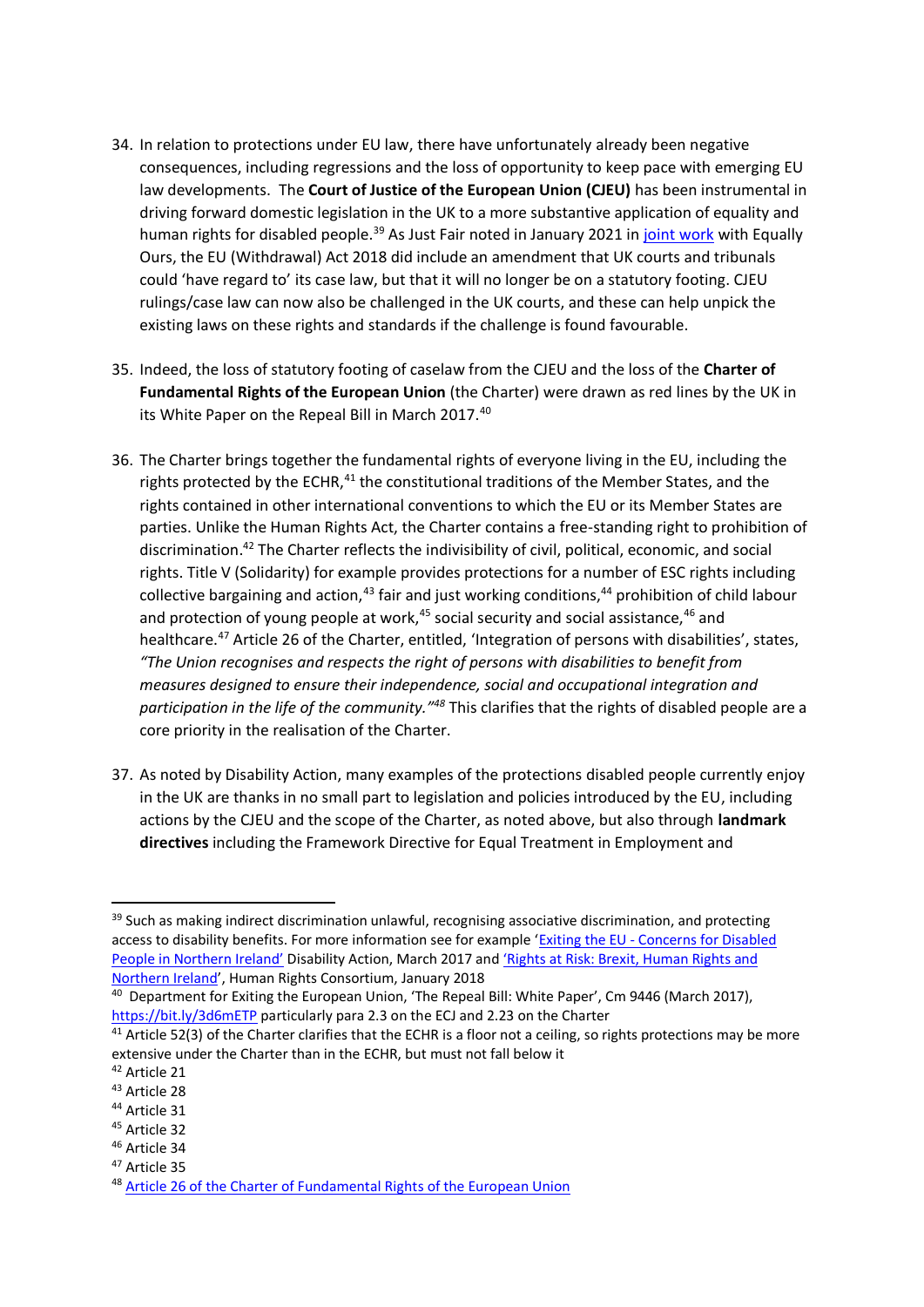Occupation in 2000. This set out to protect individuals in employment against direct and indirect discrimination on account of race, sexual orientation, religion and disability.<sup>49</sup>

- 38. We are now in a more perilous situation in relation to rights and equalities protections, as noted by Murray, O'Donoghue and Warwick, *"The UK Parliament will be able post Brexit to alter any retained EU law by standard processes of law making, and thereby diminish rights protections."<sup>50</sup>*
- 39. We are already falling behind the EU in terms of the realisation of the rights of disabled people in the UK. An example of this is th[e European Accessibility Act 2019,](https://eur-lex.europa.eu/legal-content/EN/TXT/?uri=CELEX%3A32019L0882) which will not be implemented in the UK.<sup>51</sup> The act covers products and services identified as being most important to disabled people including:
	- computers and operating systems
	- ATMs, ticketing and check-in machines
	- smartphones
	- TV equipment related to digital television services
	- telephony services and related equipment
	- access to audio-visual media services such as television broadcast and related consumer equipment
	- services related to air, bus, rail and waterborne passenger transport
	- banking services
	- e-books
	- e-commerce
- 40. Finally, the [Human Rights Tracker](https://humanrightstracker.com/en/) (a tool designed and managed by the EHRC) has deemed that there has been 'regression' in relation to 'Equality and Human Rights Legal Framework' in the UK. This is attributed in part to Brexit, and the tracker includes the following evidence:
	- The [European Union \(Withdrawal\) Act 2018](https://www.legislation.gov.uk/ukpga/2018/16/enacted/data.pdf) excludes the EU Charter of Fundamental [Rights](https://eur-lex.europa.eu/legal-content/EN/TXT/?uri=CELEX:12012P/TXT) from domestic law, [resulting in the loss of some rights protections,](https://www.equalityhumanrights.com/sites/default/files/eu-withdrawal-bill-legal-advice-jason-coppel-qc.pdf) including the freestanding right to equality of treatment. We are concerned that the loss of some of these rights will make it harder for individuals to enforce their fundamental rights.
	- There are concerns about the [potential impact of the loss of EU funding](https://www.equalityhumanrights.com/en/publication-download/future-funding-equality-and-human-rights-britain) for projects that have implications for human rights.<sup>52</sup>

#### *Recommendation*

*41. The Committee may wish to ask the UK Government to ensure that there is no further loss of rights and equalities protections for disabled people as a result of the UK's exit from the EU. In addition, the UK should ensure that it remains a world leader in terms of the protections of the* 

<sup>&</sup>lt;sup>49</sup> 'Exiting the EU - [Concerns for Disabled People in Northern Ireland'](https://www.disabilityaction.org/Handlers/Download.ashx?IDMF=3cc41f78-c96a-411a-ae20-2bb0034d864a) Disability Action, March 2017

<sup>50</sup> Murray, C., O'Donoghue, A. and Warwick, B., 'Discussion Paper on Brexit' (NIHRC, IHREC, 2018), p.16, availabl[e here](https://www.ihrec.ie/app/uploads/2018/03/Discussion-Paper-on-Brexit.pdf)

<sup>51</sup> See UK Government response to Parliamentary questions on 12 March 2020[: https://questions](https://questions-statements.parliament.uk/written-questions/detail/2020-03-09/26878)[statements.parliament.uk/written-questions/detail/2020-03-09/26878](https://questions-statements.parliament.uk/written-questions/detail/2020-03-09/26878)

<sup>52</sup> [Human Rights Tracker,](https://humanrightstracker.com/en/progress-assessment/equality-and-human-rights-legal-framework-uk-government-assessment/) accessed 12 November 2021